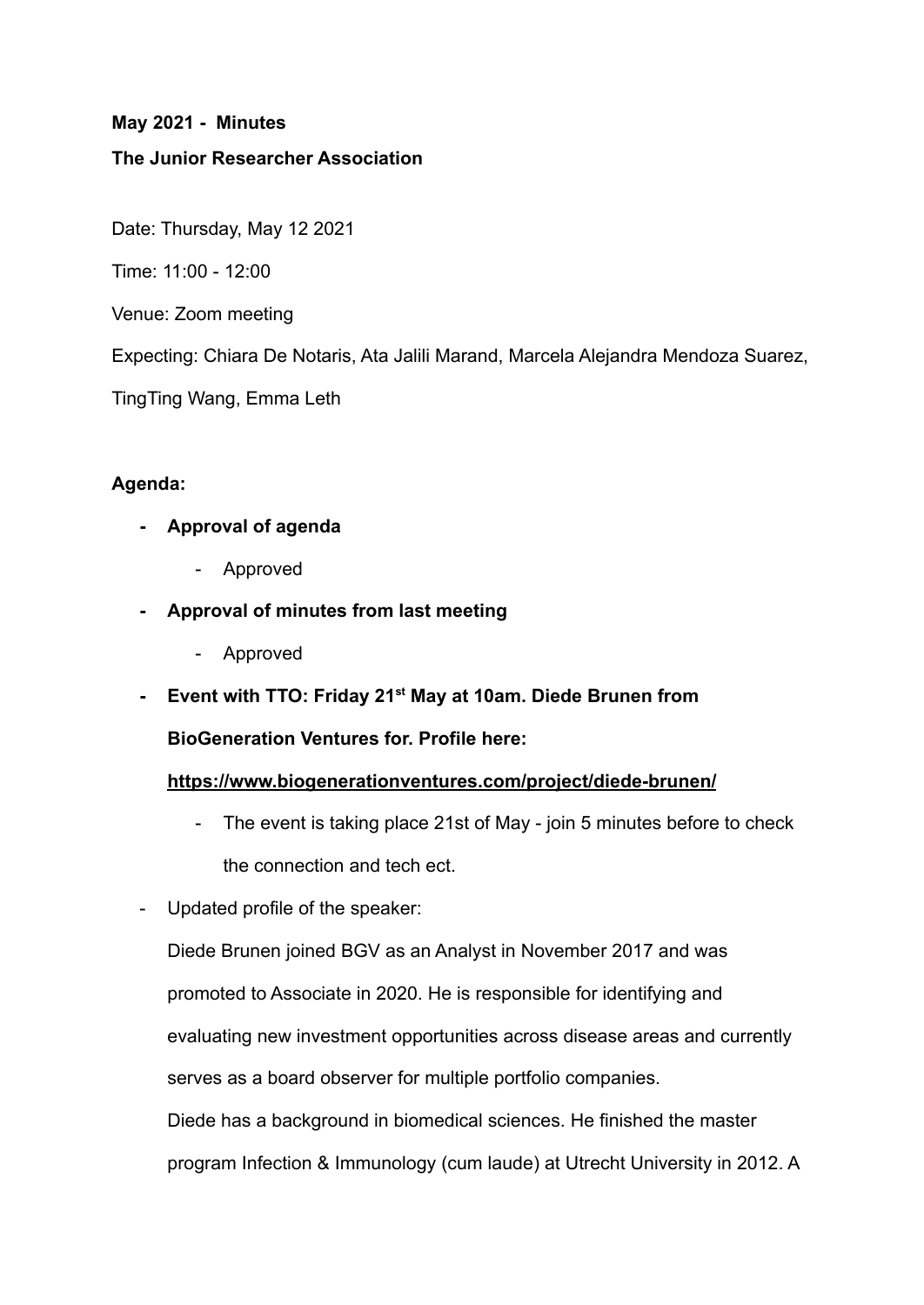major part of his research was performed at The Hospital for Sick Children in Toronto, Canada. Before joining BGV, he completed his PhD research on mechanisms of cancer drug resistance in the group of Prof. Dr. René Bernards at The Netherlands Cancer Institute in Amsterdam.

- Not sure exactly how long the event is going to be maybe 30-45 min.
	- Maybe +15 min for a discussion and questions. If possible, you can put your questions as a comment in the registration
- Include that there is going to be an explanation of the term in the event, so you can join even though you are not familiar with the concept
- Marcela will try to get the description ready for Friday, and Emma will make a link for registration.
- Emma will look into getting access to the Twitter account (this is the account [https://twitter.com/AU\\_JRA](https://twitter.com/AU_JRA)), so we can promote the event on all social media.
- **- Should we contact more people in AU about research in Gender equality? For example: Lea Skewes.**

**<https://tidsskrift.dk/KKF/article/view/116118/164297>. Summary: Positive correlation between modern sexism attitudes and peoples´ attitude to the universities gender equity policy – revealing that only modern sexists thought the current gender equity policy was sufficient (or even too much)**

Lea, from the University, is quite busy so maybe it's an idea to get more people on it. She is the coordinator at the Gender in research network (GIR: [https://projects.au.dk/genderinginresearch/browse/1/\)](https://projects.au.dk/genderinginresearch/browse/1/). That is the research group that we have contacted.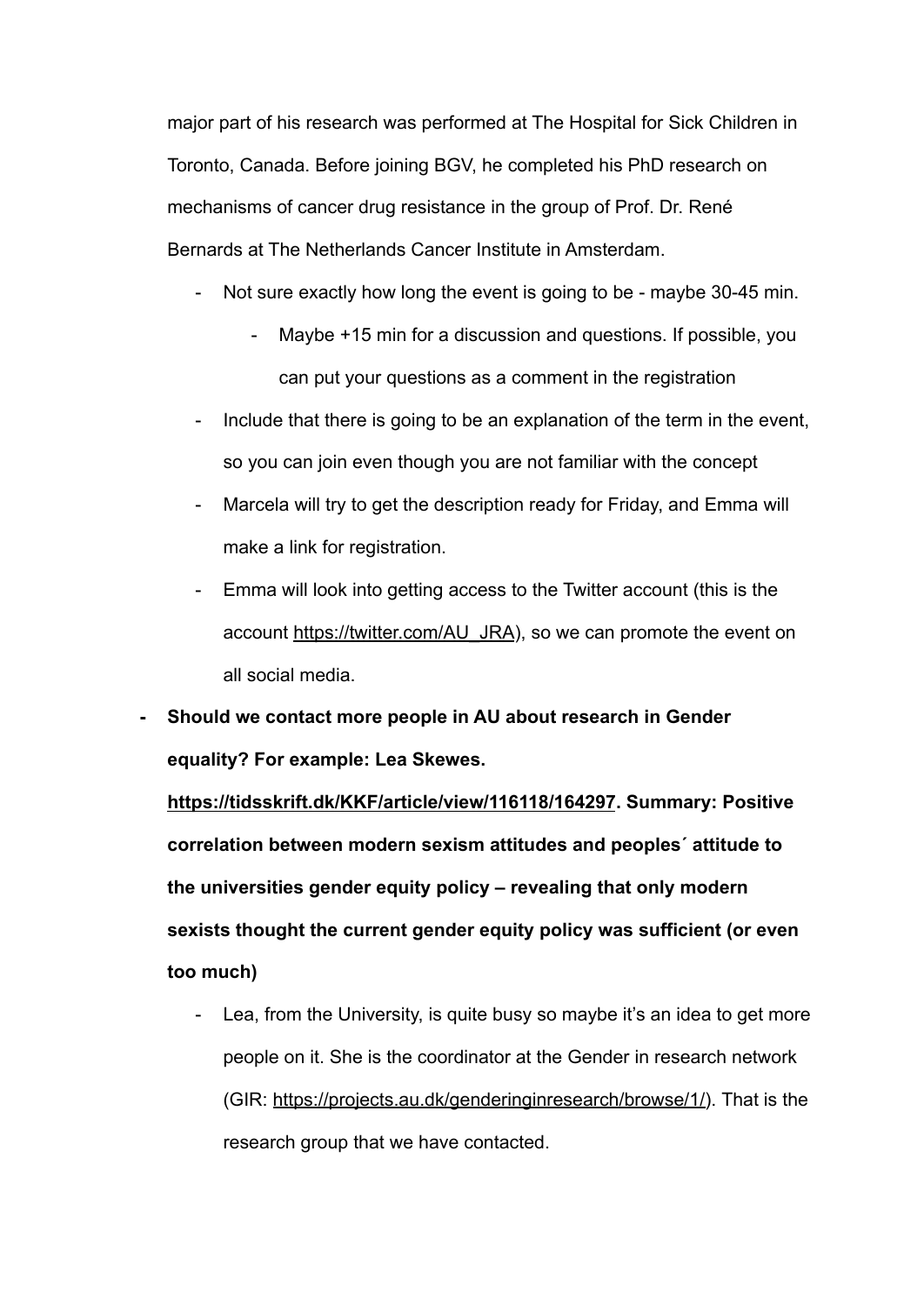- It's a good idea to get more people involved do we invite them to a meeting with the JRA or do we do something like a workshop?
	- It can be a good idea to do both
	- Any meeting would be beneficial, so we can start sharing ideas
- Thoughts: Gender research is a sensitive subject. How do we get the university to actually take action on the information that they have and have acknowledged?
- We have contacted a research group, but how do we contact new people?
- Other gender researchers and perspectives at AU:
	- Gender Equality in Research:

[https://ps.au.dk/forskning/forskningscentre/dansk-center-for-fors](https://ps.au.dk/forskning/forskningscentre/dansk-center-for-forskningsanalyse/gender-equality-in-research/) [kningsanalyse/gender-equality-in-research/](https://ps.au.dk/forskning/forskningscentre/dansk-center-for-forskningsanalyse/gender-equality-in-research/)

- Gender bias at AU - Five researchers present their findings: [https://medarbejdere.au.dk/en/strategy/gender-balance-in-resea](https://medarbejdere.au.dk/en/strategy/gender-balance-in-research/gender-bias-at-au-findings/) [rch/gender-bias-at-au-findings/](https://medarbejdere.au.dk/en/strategy/gender-balance-in-research/gender-bias-at-au-findings/)

#### **- Courses**

- We have 75.000 kr for courses for the rest of 2021
- We can do it online or physically. If we stick to online formats, it's cheaper
- Courses:
	- Prioritise: Writing strategy for publication, Science Communication, Science Visualization, Networking course (here